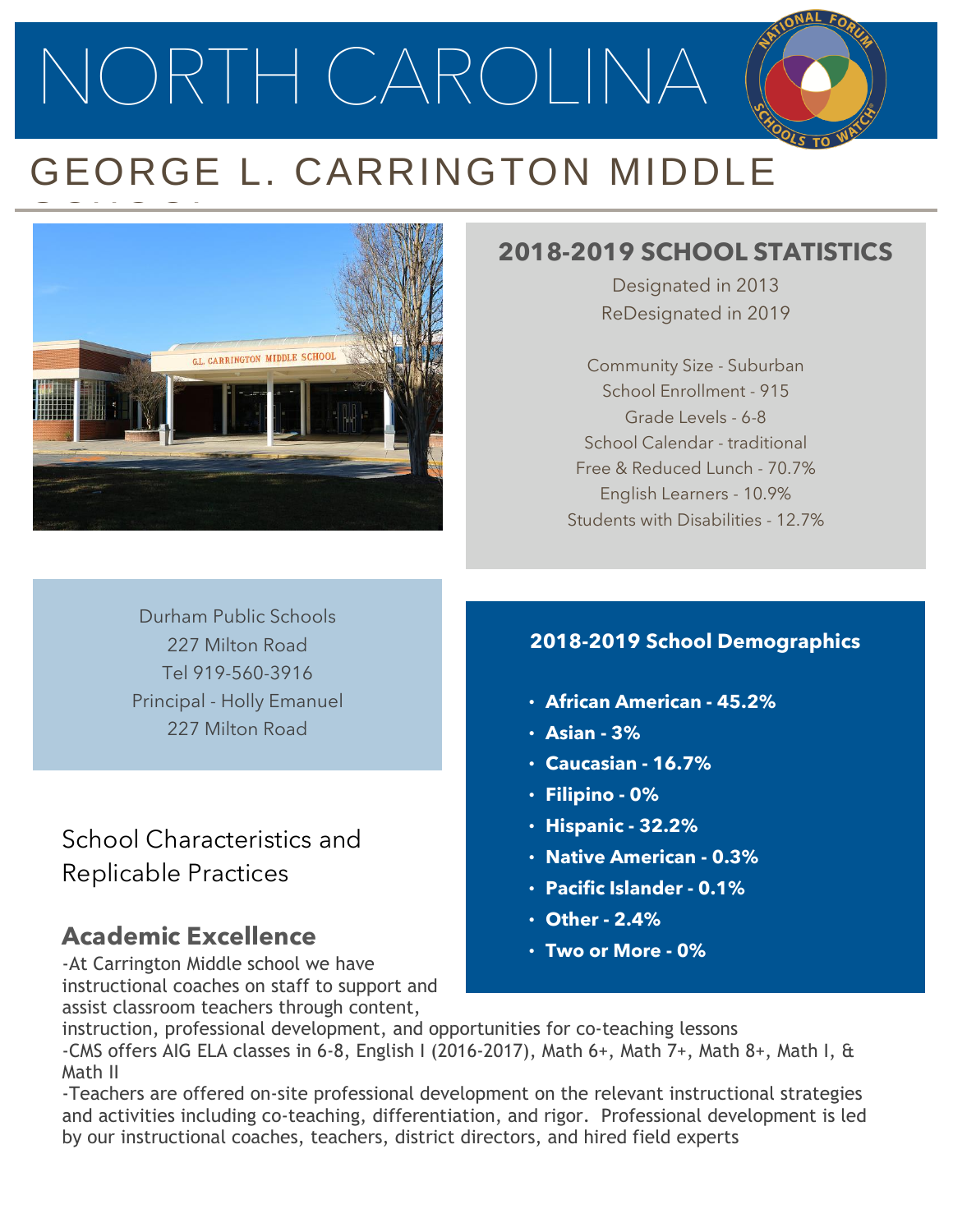-Our master schedule includes an elective period at the beginning of the day where students participate in rigorous lessons based on individualized needs in math and reading

-Students complete projects, performance tasks, and hands on learning activities aligned with the classroom standards; teachers collaborate with the Media Coordinator to incorporate 21st century learning standards to ensure student learning

-Classes are on block schedule to allow for a reading initiative and "One Grade, One Book" which allows students to read and discuss the same book as their grade level peers

-All of our classrooms are arranged to maximize student learning: desks and seating are arranged to support collaborative learning; current anchor charts and word walls are displayed in prominent places so that wherever students look, they are learning; current student work is displayed and reflects high standards

## **Developmental Responsiveness**

-Carrington makes every effort to help students build relationships with staff. There is a school counselor for each grade level that loops with his/her students. Students can make appointments to see their counselor with our Student Services secretary, who is fluent in Spanish. Additionally, all faculty members advise clubs on Fridays, which allows students to form relationships with faculty and staff based on common interests.

-Carrington strives to foster healthy social and emotional development among our students. Carrington has a full-time social worker, who helps students and families identify needs that interfere with learning and work with students to get services they need. We also have a parttime certified co-located therapist who works with students who have been referred by a counselor to Multi-Tiered System of Support team.

-As a Title I school, we have additional funding to provide educational activities for parents and families. We host at least four evening education nights for our families each year.

-Carrington's Positive Behavior Interventions and Supports (PBIS) motto is "GRRR" which stands for Golden Rule, Respectful, Responsible, and Ready. GRRR serves as a wide-ranging model to remind students to exude citizenship, behave according to proper expectations, and strive for excellence. Students who demonstrate positive behavior are rewarded individually through the Cougar Store each week, through team celebrations each quarter and as a school through a large event each semester.

-Carrington offers the Encore! After-School Program through Communities in Schools, which is an enrichment-based program that provides students with homework assistance, structured physical activity, character education, and interest-based activities

-The iScholar program is an after-school initiative designed to empower middle school students to consider how they can substantially contribute to the improvement of social and physical conditions in which they live. With grant-based funding through NC State University the iScholar program partners with the Encore! After-school program by collaborating with teachers, parents, and professional engineers working on projects that speak to issues they have identified within their own communities

-Our award winning comprehensive Fine Arts program allows our students to develop as visual artists, musicians, dancers, singers, and actors. Students are able to participate in District-wide Choral, Band, Strings, and Dance concerts with noted clinicians hired from colleges and universities to work with our students. Students are also able to perform on the Award-winning stage of the Durham Performance Art Center (DPAC) through evening of entertainment. The fine Arts Program travels to compete against other middle school Band, Choral, and Strings programs in Atlanta, New York, Washington D.C., Florida, and Virginia.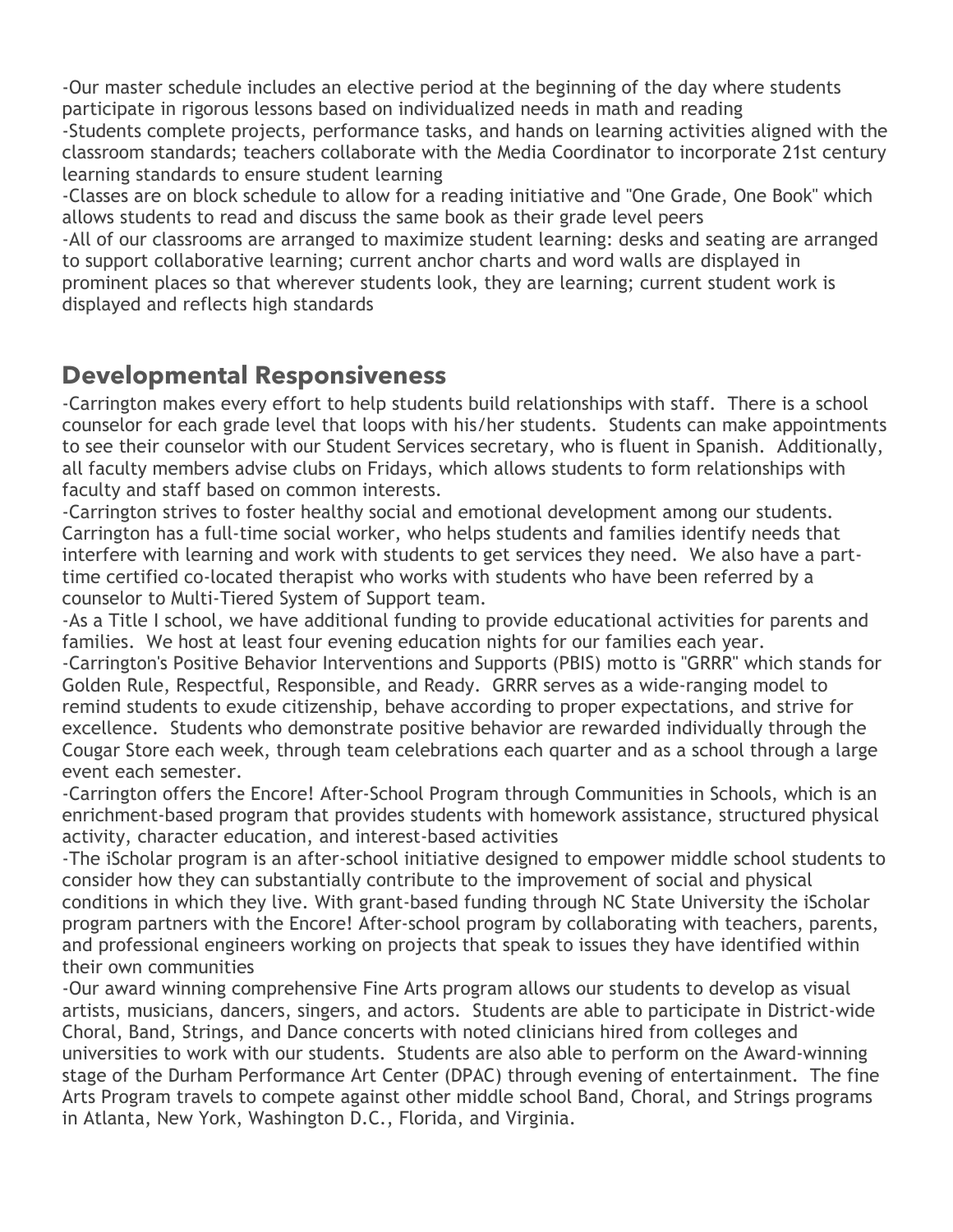## **Social Equity**

-Carrington has a diverse faculty, which includes teachers from Jamaica, the Philippines, and South Africa and Spanish Speaking staff members..

-Carrington is hosting a new professional development program on social equity this year. We have partnered with Dr. Bullock from WeAre (Working to Extend Anti-Racist Education), who will host a series of in-house workshops on anti-racist education for our faculty.

-Carrington strives to have all of our families to act as an integral part of our school. We welcome them to the school regularly to attend Parent and Teacher Organization meetings, English as a Second Language and Academically Intellectually Gifted nights, and informational sessions for each grade level. Our book fairs are hosted in collaboration with concerts and we provide dinner at some of our evening events to welcome our families and encourage participation. Parents will have the opportunity to join the Title I team to participate in decision-making and school improvement efforts

-Our school librarian makes a conscious effort to collect books and other material that represents the interests of our school population and make efforts to expose students to texts that include characters of backgrounds different than their own

-Many of our students participate in projects that deepen their understanding of social justice issues. For example, students created children's books advocating for social justice issues of their choosing to represent various students' ethno-racial backgrounds. Additionally, students hosted a holocaust museum in the media center with holocaust survivor speaker

-Carrington makes efforts to eliminate barriers between the school and community through family events in local neighborhoods, by holding truancy court in neighborhood community centers, translating written communication in Spanish, providing interpreters when needed, and through our Spanish-speaking staff members

-Free breakfast and lunch are offered daily, as well as, additional grocery support for families who qualify for free and reduced lunch.

## **Organizational Support**

-Carrington embodies our school mission: to provide a safe, orderly, global learning environment that optimizes opportunities to develop students' ability to understand and value our interconnected world. We are committed to maximizing our students' potential to become effective leaders, lifelong learners, and productive citizens in a global society.

-Our Building Leadership Team (BLT), comprised of our principal, assistant principals, dean of students, MTSS/Title I coordinator, and teaching and learning coach meet weekly to monitor progress, discuss goals, and develop action steps that align with school improvement goals. BLT also meets with team leaders monthly and faculty monthly to communicate the vision and progress towards school goals. Through shared vision and commitment to academic excellence, we have exceeded growth for the 2nd year in a row.

-Our instructional coaches support teachers in PLC meetings and through modeling and coteaching, planning support, and small student group work during classes.

-Carrington supports the transition from 5th to 6th grade by inviting all 5th grade students to Carrington to participate in an assembly where they can meet the faculty and staff, and watch students in band, strings, chorus, and dance perform. Students take a tour of the school and observe some classrooms. To support the transition from 8th grade to high school, faculty from